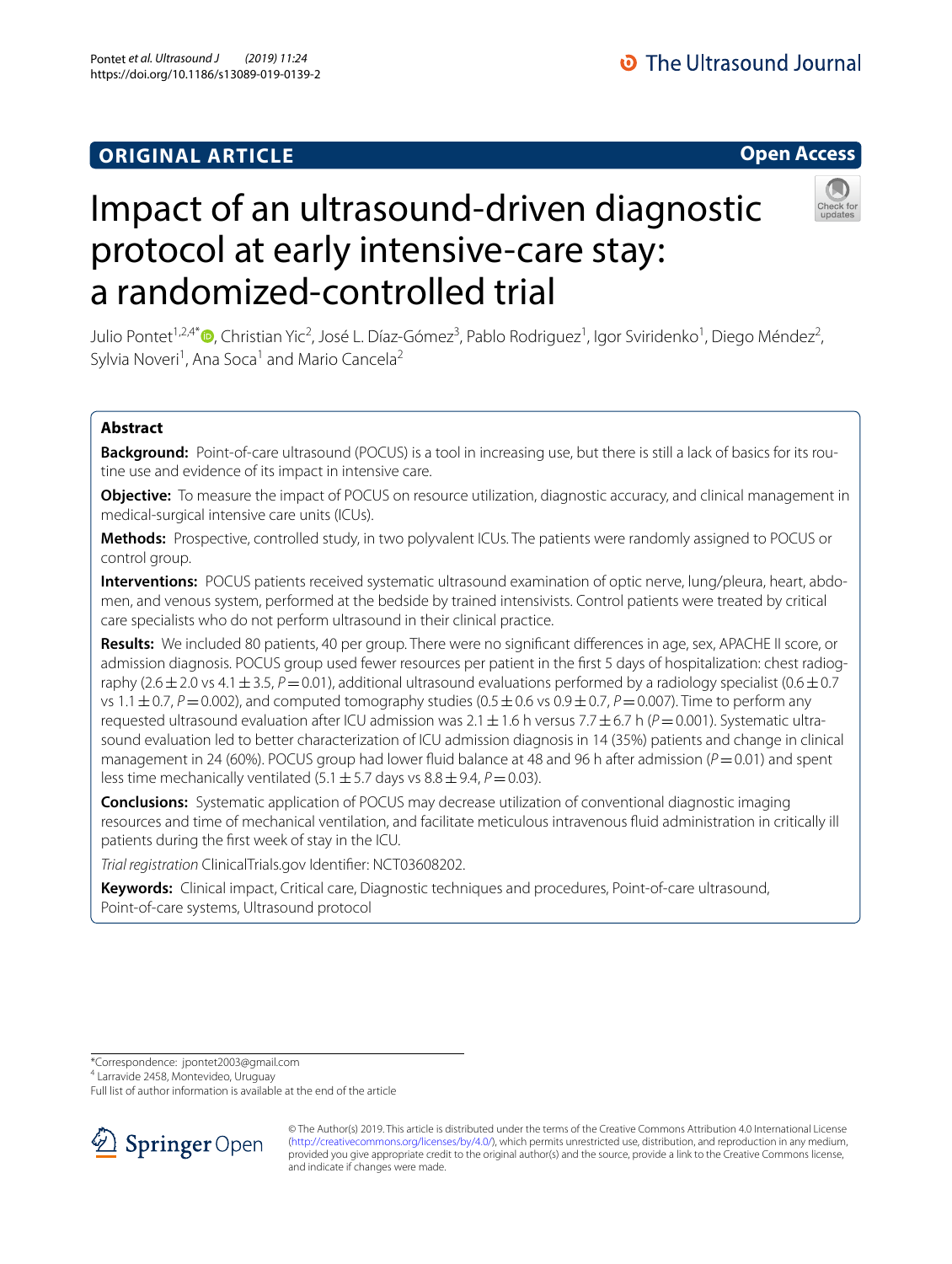## **Introduction**

Ultrasonography is currently considered almost essential in the management of patients in shock, acute respiratory failure, or multiorgan dysfunction  $[1-4]$  $[1-4]$  $[1-4]$ . There is still a broad feld of research aimed at generating a transformational change based on scientifc evidence in critical care ultrasound  $[5, 6]$  $[5, 6]$  $[5, 6]$  $[5, 6]$ . Given the inherent limitations for an accurate physical examination of the critically ill, imaging modalities such as chest, abdominal radiography, and computed tomography (CT) are considered more reliable, useful, and impactful in the critical care setting. However, their portability, versatility, and costs are less than ideal [[1\]](#page-5-0), with unnecessary delays in obtaining a diagnosis in the critically ill, and increased risk for hypoxemia or refractory arterial hypotension during transportation [[3](#page-6-3)]. In contrast, ultrasound, a widely available, simpler technique that can be performed with portable equipment at the bedside, has gained progressive acceptance [\[4](#page-6-0)].

Recent investigations have demonstrated that multiorganic ultrasound decreases resource utilization and guides clinical management of critical ill patients while enhancing diagnostic accuracy  $[7-11]$  $[7-11]$  $[7-11]$ . Nevertheless, these previous publications lack a randomized and controlled trial methodology. We hypothesize that routine use of methodic, multisystemic ultrasound protocol in critically ill patients at admission to the intensive-care unit (ICU) reduces utilization of diagnostic resources and consultation and time to defnitive diagnosis and tracheal extubation. Thus, the aims of our investigation were to analyze diagnostic and therapeutic implications of a point-of-care ultrasound (POCUS)-driven protocol during the frst 5 days of ICU admission.

## **Materials and methods**

#### **Study design**

Our prospective, randomized, controlled study was conducted at two major referral hospitals, Asociación Española Primera de Socorros Mutuos and Hospital Pasteur, Administración de Servicios de Salud del Estado. Patients admitted to a 12-bed medical-surgical ICU and 8-bed stepdown unit in those institutions were included in the study. The study protocol was approved by the Institutional Ethics Committee, and informed consent was obtained prior to each patient's enrollment.

## **Patients**

We screened patients between February 1, 2017 and May 31, 2017, admitted to the ICUs. Inclusion criteria to the study were: (1) 18 years of age or older; (2) mechanical ventilation (MV) required at ICU admission. Patients with more than 24 h of hospitalization and those considered with low likelihood of survival by the treating intensivist at ICU admission were excluded.

## **Clinical data**

We collected pertinent clinical data, including Acute Physiology and Chronic Health Evaluation, second version (APACHE II) score at admission, reason for admission to the ICU, and other relevant physiologic data.

The Distensibility index of inferior vena cava (%) was utilized as the primary measure for fuid responsiveness based on a previous investigation  $[12]$  $[12]$  (Table [1](#page-2-0)). In addition, we routinely used invasive MAP monitoring, capillary flling, hourly diuresis, central venous saturation, arteriovenous  $CO<sub>2</sub>$  difference, and plasma lactate measurement alongside measure of cardiac output and LVEF as supportive parameters of the clinical-decision making of administering intravenous fuids to patients sufering from shock.

#### **Intervention**

Two groups were compared; the study group received routine evaluation with an ultrasound-driven protocol (POCUS group), while a control group received conventional management according to the pre-established protocols in the ICU (in sepsis, pneumonia, postoperative care, heart failure and myocardial ischemia, trauma, COPD, etc.).

Patients were randomly assigned by permuted blocks to either the POCUS group or the control group.

The POCUS protocol is shown in Table [1;](#page-2-0) the following variables were evaluated: confrmation of initial diagnosis; change in initial diagnosis; new unsuspected fnding; lack of change in initial diagnosis, inability to rule out a condition, and no changes in treatment; association with wrong diagnosis; and association with subsequent pharmacologic, medical, procedural, or surgical measures. In addition, these resource- and outcome-related variables were analyzed for comparison between the two groups: number of additional radiologic, ultrasound, and CT studies; number and type of procedures or interventions ordered; time to for ultrasound evaluation; duration of MV; length of stay in the ICU; and mortality rate.

POCUS studies were conducted with Logiq-e (General Electric Healthcare Japan Corporation) system with digital image storage capacity. Clinical data were saved in the SPSS Statistics 23 program (International Business Machines Corp.).

#### **Statistical analysis**

With a sample size of 40 patients per group for an annual population of 400 patients admitted to each ICU, we estimated a margin of error of 14% (95% CI). The qualitative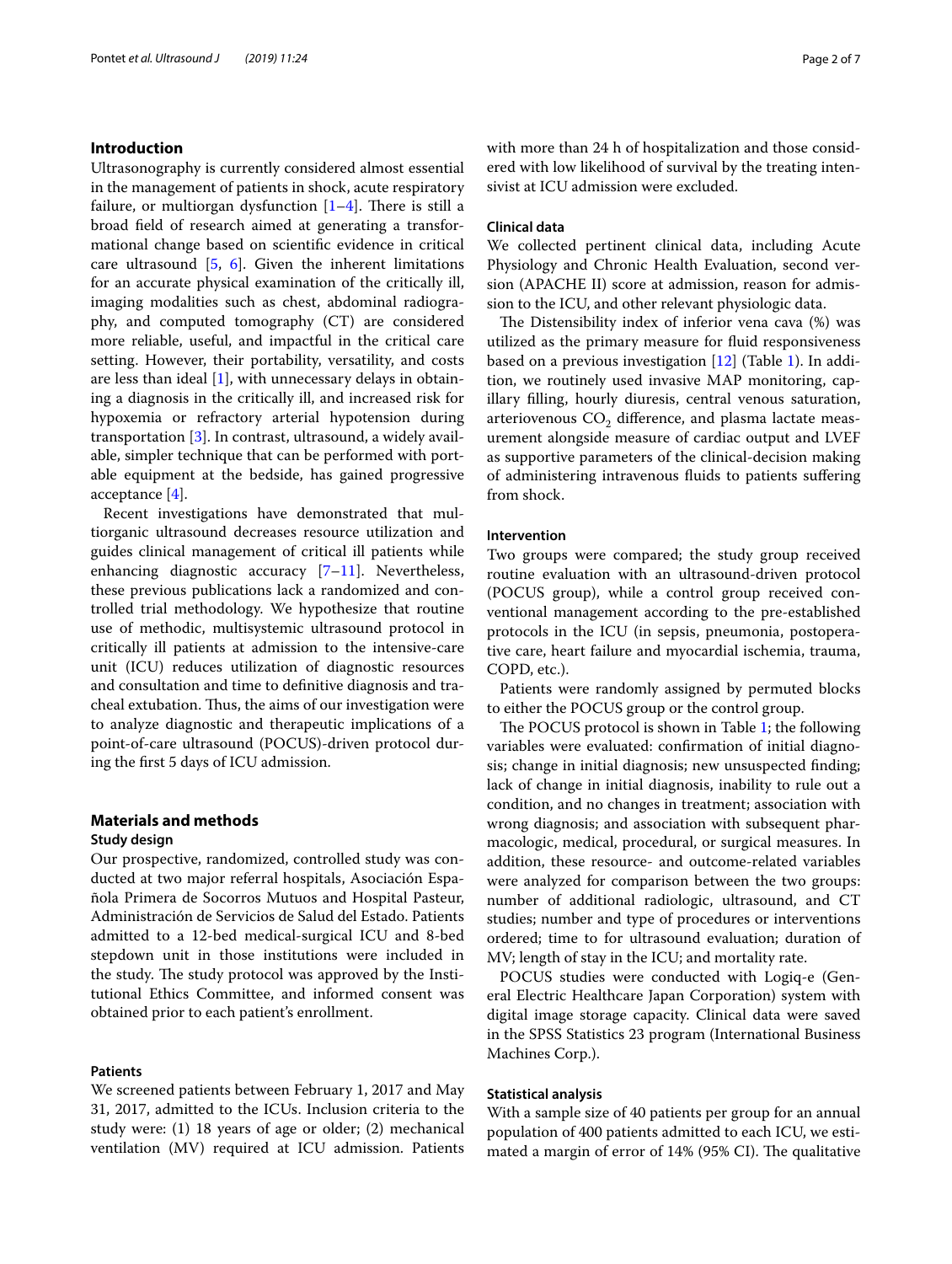## <span id="page-2-0"></span>**Table 1 POCUS protocol**

| Type of ultrasound                  | Instruments questions                                                                                                    | <b>Theoretic considerations</b>                                                |
|-------------------------------------|--------------------------------------------------------------------------------------------------------------------------|--------------------------------------------------------------------------------|
| Optical behavior                    | Diameter optic nerve: right eye (mm); left eye (mm)                                                                      | A diameter > 5.7 is a noninvasive indication of intracra-<br>nial hypertension |
| Neck anatomy                        | Visualization of great vessels (jugular vein, carotid<br>artery): normal or abnormal                                     | Detection of patency (thrombosis) and anatomical<br>variants or abnormalities  |
| Pulmonary                           | Lung ultrasound score, 0-36 points                                                                                       | Score increases as pulmonary water increases; indi-<br>cates pulmonary edema   |
| Pleural                             | Presence of pleural occupation and estimation of<br>pleural effusion (mL)                                                | Confirmation of diagnosis, volume evaluation and<br>follow-up                  |
| Echocardiography overall function   | Estimation of left-ventricular systolic function by<br>LVEF (%) and right-ventricular systolic function by<br>TAPSE (mm) | $LVEF > 50\%$ and TAPSE $> 15$ mm is considered normal                         |
| Prediction of volume responsiveness | Distensibility index of inferior vena cava (%)                                                                           | An index > 12% indicates response to intravenous fluid<br>challenges           |
| Estimation of CO                    | CO (L/min) estimated by left ventricular outflow tract<br>by velocity time integral and diameter                         | Normal values, 4-6 L/min                                                       |
| Abdominal screening                 | FAST protocol for presence or absence of intraperito-<br>neal free fluid                                                 | Presence of free fluid is abnormal                                             |
| Biliary                             | Presence of lithiasis or dilated biliary tract                                                                           | Biliary tract pathology may be an incidental finding or                        |

*CO* cardiac output, *FAST* focused assessment with sonography in trauma, *IH* intracranial hypertension, *LVEF* left-ventricular ejection fraction, *POCUS* point-of-care ultrasound, *TAPSE* tricuspid annular plane systolic excursion

Renal Presence of urinary lithiasis or dilated urinary tract Urinary tract pathology may be an incidental finding

variables were records as percentages and the quantitative as mean±standard deviation. For the comparison of mean between groups, either the Student's *t* test for independent groups or Mann–Whitney test was applied according to the case; and binaries in contingency tables by χ<sup>2</sup> or Fisher's exact test. A *P* value<0.05 was considered signifcant in all tests.

Ultrasound-guided invasive procedures Venous or arterial access, pleural or abdominal drainage

#### **Results**

#### **Patient demographics**

We included 80 patients, 40 in each group. In the POCUS group, 24 were men (61%) and 16 were women (39%); similarly, in the control group, there were 25 men (62%) and 15 women (38%). There were no statistical differences between the groups regarding age, sex, APACHE II score at 24 h after admission, or reason for admission to ICU (Table [2](#page-3-0)).

#### **Clinical information or decision‑making following POCUS**

The POCUS protocol was performed in 15-30 min in all cases.

In the POCUS group, 48 clinical decisions were made in 36 of 40 patients (90%). Furthermore, 35% of these observations were related to the diagnostic category, and either due to new or changed diagnosis. Modifcations in pharmacologic therapy occurred in 24 patients (60%), and invasive maneuvers or procedures were necessary in 9 (23%) (Table [3\)](#page-3-1).

the cause of critical illness

or the cause of critical illness

secure, with fewer adverse effects

Ultrasound-guided invasive procedures are more

#### **Utilization of additional diagnostic testing**

Overall, there was lower utilization of resources per patient during the frst 5 days of ICU stay in the POCUS group compared with the control group (Table [4](#page-4-0)): lower number of chest radiography requested  $(2.6 \pm 2.0 \text{ vs }$ 4.1 $\pm$ 3.5, respectively,  $P=0.01$ ); lower utilization of additional ultrasound ICU imaging per radiology specialist  $(0.6 \pm 0.7 \text{ vs } 1.1 \pm 0.7, \text{ respectively, } P = 0.002);$ and fewer CT scans performed  $(0.5 \pm 0.6 \text{ vs } 0.9 \pm 0.7,$ respectively,  $P=0.007$ ).

#### **Analysis of delay times**

We measured time from admission to frst ultrasound (delay time). The delay in performing diagnostic ultrasound was signifcantly reduced in the POCUS group versus control  $(2.1 \pm 1.6 \text{ h} \text{ vs } 7.7 \pm 6.7, P = 0.001)$ . In the control group, all diagnostic ultrasound evaluations were performed by radiology specialists available via telephone.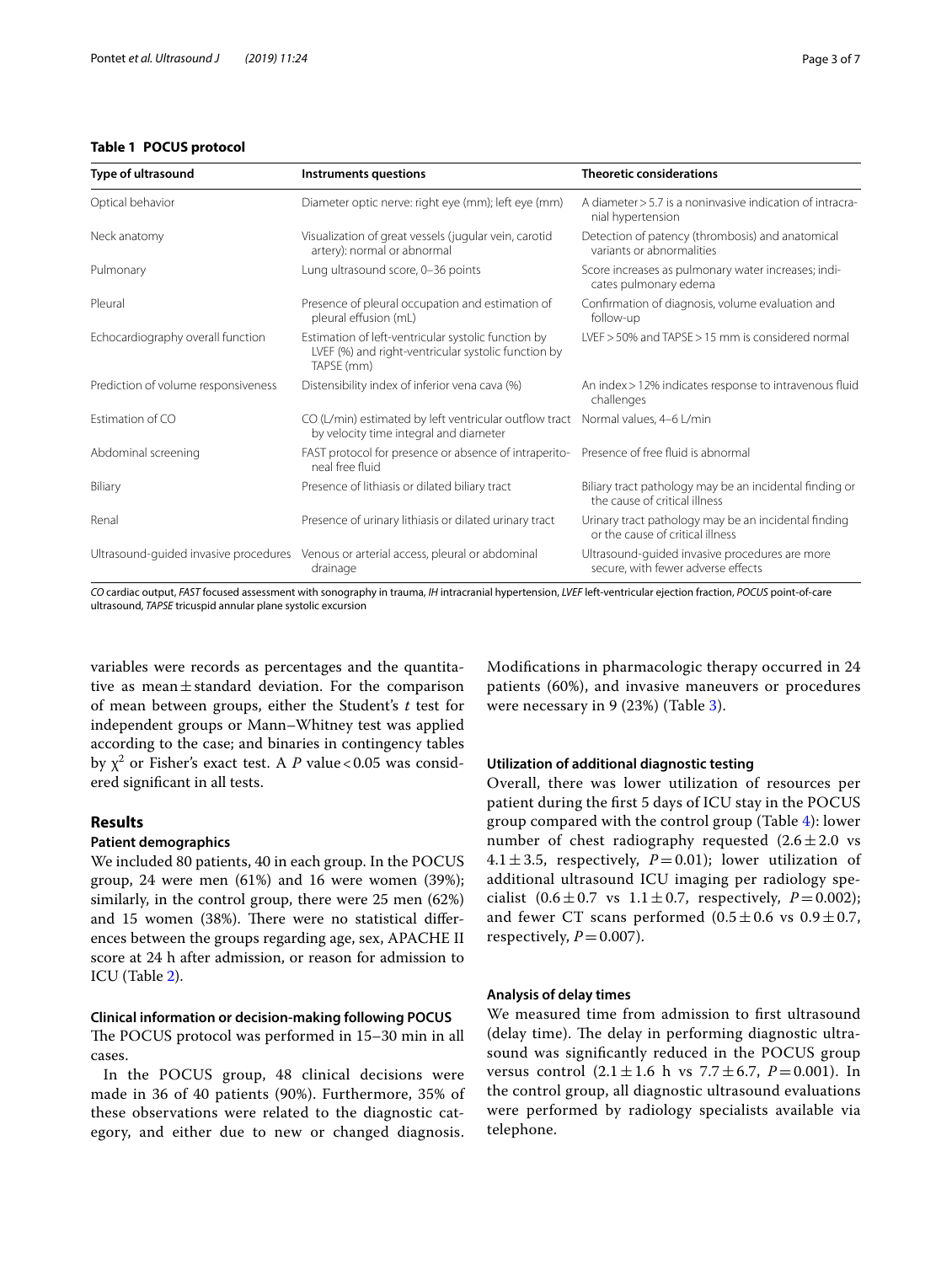## <span id="page-3-0"></span>**Table 2 Demographic data and diagnosis at admission in each group**

| Groups $(N=80)$                     | POCUS $(n=40)$ | Control $(n=40)$ | P value |
|-------------------------------------|----------------|------------------|---------|
| Age, median $\pm$ SD, y             | $60 + 15$      | $57 + 15$        | 0.99    |
| Sex, no. (%), male                  | 24 (60.0)      | 23 (57.5%)       | 0.99    |
| APACHE II, median ± SD              | $27 + 9$       | $26 + 7$         | 0.99    |
| Diagnosis at admission, no. (%)     |                |                  | 0.99    |
| Respiratory sepsis                  | 6(15.0)        | 4(10.0)          |         |
| Severe community-acquired pneumonia | 5(12.5)        | 3(7.5)           |         |
| Decompensated heart failure         | 5(12.5)        | 4(10.0)          |         |
| Peritoneal sepsis                   | 4(10.0)        | 4(10.0)          |         |
| Pulmonary tuberculosis              | 2(5.0)         | 1(2.5)           |         |
| Guillain-Barré syndrome             | 2(5.0)         | 1(2.5)           |         |
| Sepsis unknown origin               | 1(2.5)         | 0(0.0)           |         |
| Third-degree AV block               | 1(2.5)         | 2(5.0)           |         |
| Stroke                              | 3(7.5)         | 3(7.5)           |         |
| COPD exacerbation                   | 2(5.0)         | 5(12.5)          |         |
| Acute myocardial infarction         | 2(5.0)         | 2(5.0)           |         |
| Severe trauma                       | 2(5.0)         | 3(7.5)           |         |
| Suicide attempt                     | 2(5.0)         | 3(7.5)           |         |
| Acute bacterial meningitis          | 1(2.5)         | 0(0.0)           |         |
| Pulmonary embolism                  | 1(2.5)         | 1(2.5)           |         |
| Thyrotoxicosis                      | 1(2.5)         | 0(0.0)           |         |
| Enteric sepsis                      | 0(0.0)         | 2(5.0)           |         |
| Acute encephalitis                  | 0(0.0)         | 1(2.5)           |         |
| Status epilepticus                  | 0(0.0)         | 1(2.5)           |         |

*APACHE II* Acute Physiology and Chronic Health Evaluation II, *AV* atrioventricular, *COPD* chronic obstructive pulmonary disease, *POCUS* point-of-care ultrasound

#### <span id="page-3-1"></span>**Table 3 Description of changes in clinical information or decisions led by ultrasound**

| Modification in diagnosis and therapeutic decisions led by US                                                                                           |    | No. patients |
|---------------------------------------------------------------------------------------------------------------------------------------------------------|----|--------------|
| Related to clinical decision-making, total                                                                                                              | 48 | 36           |
| New or unidentified diagnosis:<br>Pneumonia, 2; significant pleural effusion, 5; pneumothorax, 1; significant pericardial effusion, 1; cholecystitis, 1 | 10 | 8            |
| Clinical diagnosis:<br>Pneumonia to respiratory distress due to biliary sepsis, 1; pneumonia to heart failure, 2; asthma to pneumonia, 1                | 4  | 4            |
| Pharmacological therapy:<br>Fluid challenges, 6; start diuretics, 5; dobutamine, 5; noradrenaline, 2; antibiotics, 5; alteplase, 1                      | 24 | 16           |
| Invasive procedures:<br>Thoracic drainage, 5; emergency bronchoscopy, 2; laparotomy, 1; suprapubic bladder catheterization, 1                           | 9  |              |
| Alveolar recruitment maneuver, 1                                                                                                                        |    |              |
| No changes                                                                                                                                              |    | 4            |

*US* ultrasound

## **Clinical outcomes** *Fluid management*

The POCUS-driven decision of fluid management in each patient was left at treating intensivist discretion. Similarly, clinical decisions on fuid, inotropic, or vasopressor therapy, and adjustments to MV were made based on POCUS assessment. Fluid balance (FB) was much lower in the POCUS group than in the control at 48 and 96 h after ICU admission  $(-1600 \pm 2750 \text{ mL})$ vs −400±2130 mL, *P*=0.03, and −3200±3510 mL vs  $-890 \pm 3900$  mL,  $P=0.006$ , respectively). There was a signifcant positive linear correlation between leftventricular ejection fraction (LVEF) and FB at 48 (Pearson correlation *r*=0.57, *P*=0.002) (Fig. [1\)](#page-4-1) and 96 h  $(r=0.58, P=0.03).$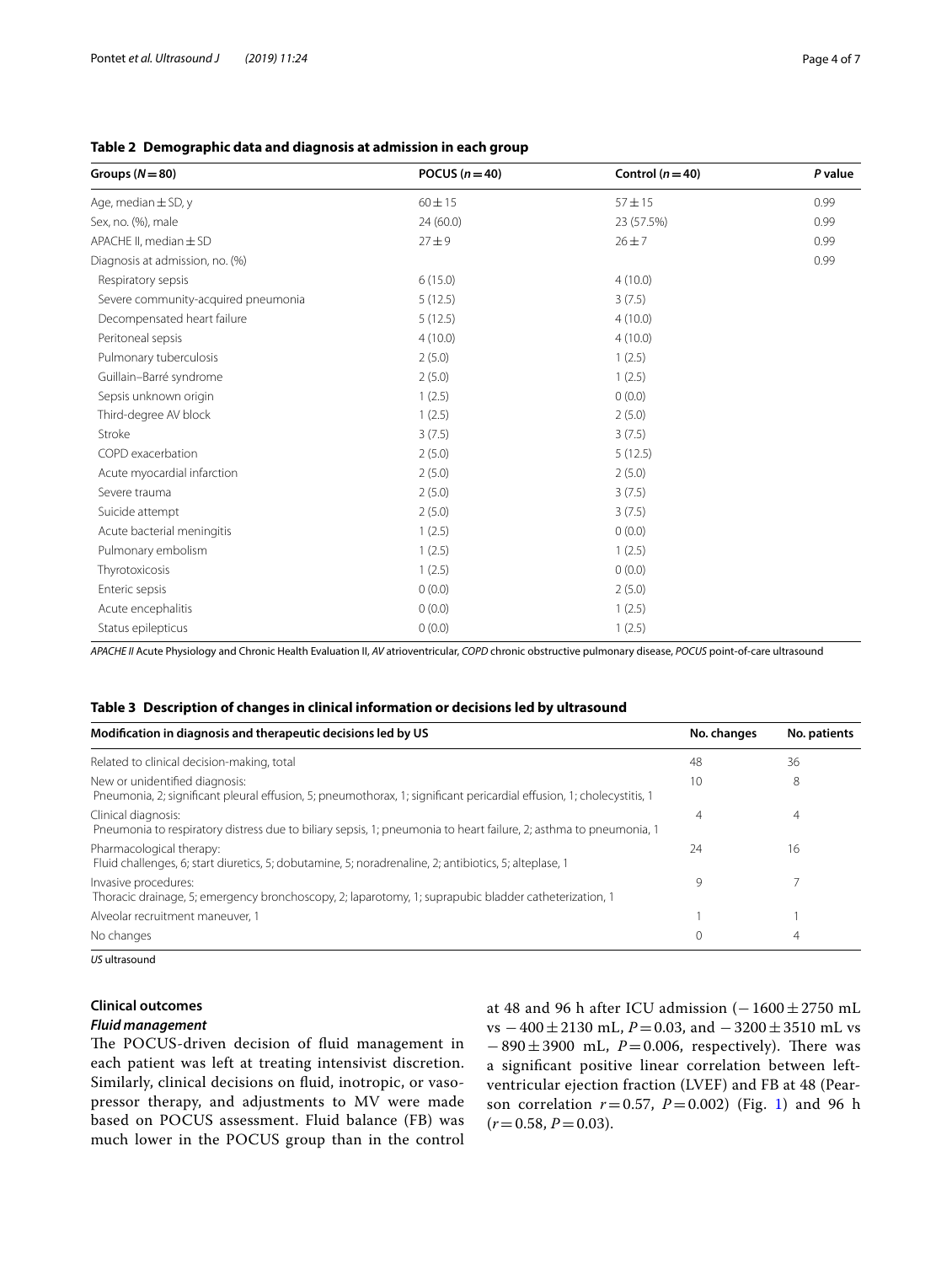<span id="page-4-0"></span>**Table 4 Comparison of resource utilization, length of stay and mortality in ultrasound-driven evaluation versus conventional management in ICU**

| Variable                                      | $(mean \pm SD)$ | POCUS group Control group<br>$(mean \pm SD)$ | P value |
|-----------------------------------------------|-----------------|----------------------------------------------|---------|
| Chest radiography <sup>a</sup>                | $2.6 + 2.0$     | $4.1 \pm 3.5$                                | 0.01    |
| US requested outside of<br>$ C $ <sup>a</sup> | $0.6 + 0.7$     | $1.1 \pm 0.7$                                | 0.002   |
| Computed tomography <sup>a</sup>              | $0.5 + 0.6$     | $0.9 + 0.7$                                  | 0.007   |
| Mechanical ventilation, days                  | $5.1 \pm .7$    | $8.8 + 9.4$                                  | 0.03    |
| Length of stay in ICU, d                      | $9\pm8$         | $13 + 10$                                    | 0.05    |
| Mortality, no. (%)                            | 7(17)           | 6(15)                                        | > 0.99  |

*Echo* echocardiography, *ICU* intensive-care unit, *US* ultrasound

<sup>a</sup> During the first 5 days of intensive-care unit stay



#### <span id="page-4-1"></span>*Duration of MV*

The POCUS group showed a lower duration of MV than the control  $(5.1 \pm 5.7)$  days vs  $8.8 \pm 9.4$  days,  $P = 0.03$ ) (Table  $4$ ). There was no significant correlation between the time spent on MV and FB, or between the time spent on MV and LVEF.

## **Length of stay in ICU and mortality**

Mortality rates did not difer between POCUS and control groups. Of note, there was a tendency for decreased ICU length of stay with POCUS (Table [4\)](#page-4-0).

#### **Discussion**

We demonstrated the direct impact of a routine POCUSdriven protocol in patients during the early phase after admission to medical–surgical ICUs. A systematic application of POCUS resulted in decreased utilization of conventional diagnostic imaging resources and time of MV, and facilitated a judicious intravenous fuid administration in critically ill patients during the frst week of ICU hospitalization. Application of routine POCUS appears to be safe if utilized by appropriately trained intensivist as no complications were directly associated with POCUS use in the study group.

Previous investigations [\[2](#page-6-7), [5](#page-6-1)] applying particular ICUsound protocol led to more accurate admission diagnosis in 25.6% to 24.9%. They had an observational design, but are comparable to the 22% accuracy rate of new or corrected diagnoses in our study. Moreover, the majority of our patient population sufered from sepsis. Manno et al. [[2\]](#page-6-7) proposed that septic patients may be the most favored subgroup of patients receiving a POCUS protocol because of the myriad of information and therapies that can be tailored to each individual patient.

The main effect of routine utilization of our POCUS protocol was the clinical decision-making, more specifcally in pharmacologic management adjustments in shock patients (60%) and ordering of ultrasound-guided procedures (23%). In our study, we found that 23% of our population required ultrasound-guided invasive procedures, which is similar to the 21.6% reported by the Manno group [\[2](#page-6-7)]. Vignon et al. [[13](#page-6-8)] described a change in therapeutic management of patients in 51% of the cases, and Bernier-Jean et al. [\[5\]](#page-6-1) in 44%.

Management of intravascular volume status can be a difficult decision at the bedside. Meticulous fluid management in treating shock patients with heart disease is desirable. In our case, the most common clinical decision was related to fuid management. Similar fndings have been described in an observational study [\[13\]](#page-6-8), but we emphasize the randomized-controlled design of our study. Nonetheless, our direct comparison of timely ultrasound-driven versus conventional management allows us to represent the current practice in the majority of medical centers due to lack of routine utilization of ultrasound by intensivists. Furthermore, positive fuid responsiveness test does not indicated necessity of further fuid administration, our clinical-decision making was determined by the echocardiography measurements (LVEF, IVC distensibility index) in addition to systemic perfusion surrogates (central venous saturation, arteriovenous CO2 diference, and plasma lactate measurements). Finally, in cases of heart failure, we guided restriction of fuids by signs of pulmonary and systemic congestion. However, we acknowledge tolerance to fuids must be assessed with diastolic function parameters and may be in addition to lung ultrasonography [[14](#page-6-9)[–16](#page-6-10)].

Our POCUS protocol led to a signifcantly lower utilization of chest radiography, ultrasound performed by nonintensivist specialists, and CT scans (up to 56% reduction in CT requests). We found a reduction of radiology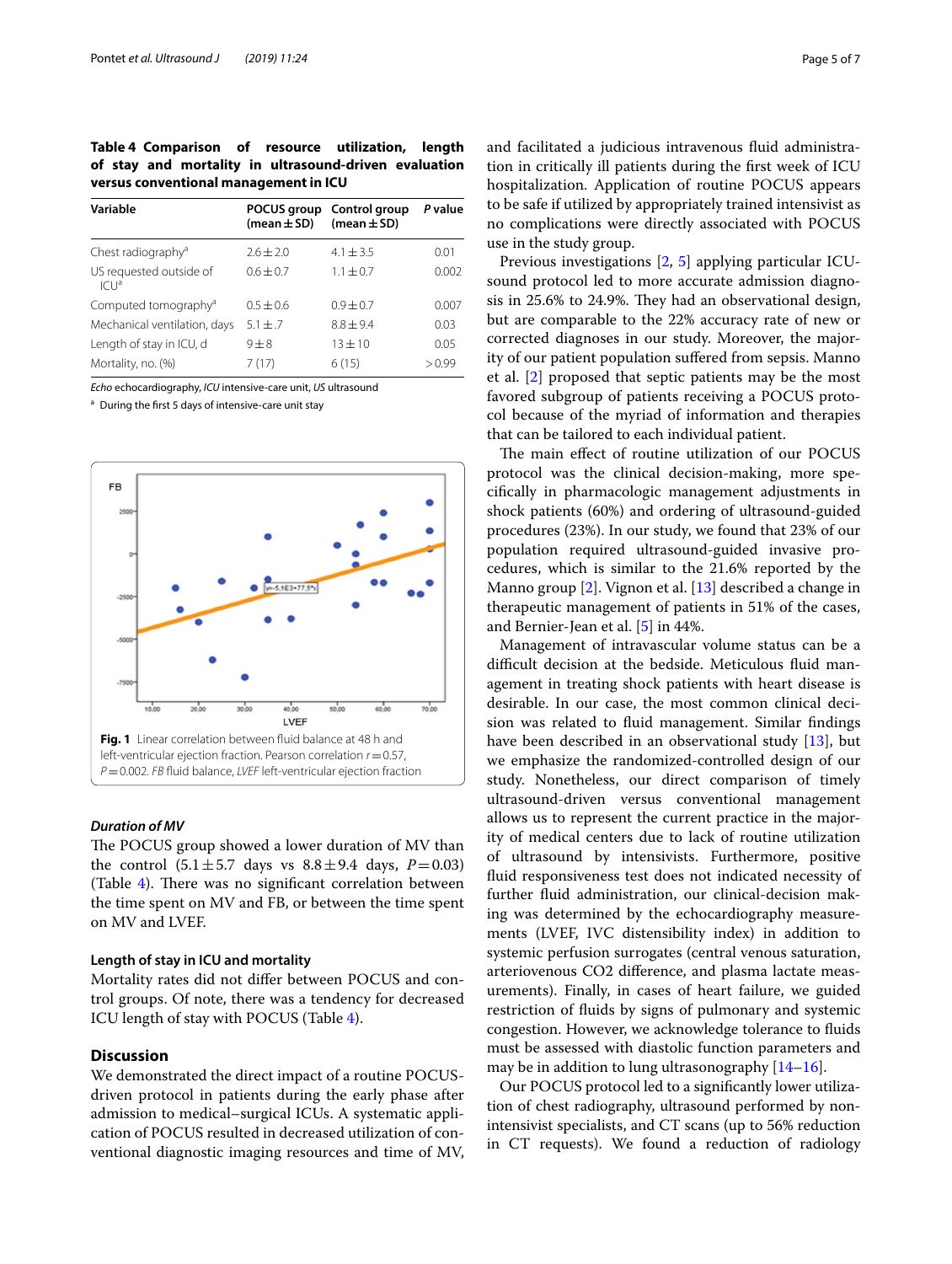evaluation utilization from 4.1 in the control group to 2.6 in the POCUS group (63% reduction). This finding differs from other groups reporting 22% to 26% reduction in radiography utilization [\[17,](#page-6-11) [18](#page-6-12)]. Possible explanations include intensivist discretion versus specifc protocol, considerable critical care ultrasound expertise by attending intensivist at time of the study, and more availability of fully capable ultrasound devices. Of note, the American College of Radiology expert panel recommended daily radiology for each intubated patient  $[17]$  $[17]$ . The direct clinical implications of our fndings were associated with lower radiation exposure, less intra-hospital transportation of unstable patients, and inherent economic savings with more sophisticated evaluations, including in improved imaging suites workflow and reduced necessity for personnel to transport patients [\[19–](#page-6-13)[21\]](#page-6-14).

We found a signifcant correlation between cardiac function (left systolic ventricle function measured by LVEF index) and a negative FB in the frst 5 days of ICU management. This might indicate that judicious fluid management and decisions in administration of diuretic agents are facilitated with real-time utilization of POCUS since ICU admission. We did not fnd a signifcant correlation between time spent on MV and FB or between duration of MV and LVEF. This can possibly be explained by the heterogeneity of our population. However, there was correlation between lower LVEF and negative FB, since patients with low LVEF are likely to receive less fuids and more diuretics.

We acknowledge several limitations in the current investigation. First, our small patient population avoids fnding signifcant diferences in meaningful clinical outcomes, such as mortality. Second, we analyzed only the frst 5 days of ICU stay. However, as patients stay longer in the ICU, additional confounding factors not necessarily related with admission diagnosis can afect the outcomes (late-onset, ventilator-associated pneumonia). Mortality was similar between both groups, but it should be noted that future studies with larger patient populations having a shorter time of MV as found in the POCUS group could potentially determine a decrease in mortality related to MV complications. Third, we did not find a significant correlation between normal or high ejection fraction and pulmonary B profle in our study that can imply possible tolerance to fuid administration. However, patients with CHF and preserved EF can be only characterized with advanced echocardiography parameters of diastolic function. We recognize that the lack of diastolic function assessment is another limitation of this study. However, we aimed to evaluate a practical approach for assessment of ventricular function and fuid responsiveness, so we propose further investigation of the correlation between normal or high ejection fraction and pulmonary B profle in addition to diastolic function assessment in septic shock patients.

Finally, the absence of a reposition protocol guided by pre-established ultrasound should be endorsed in multicentric studies.

#### **Conclusions**

A systematically applied POCUS protocol upon admission to the ICU can guide diagnostic and therapeutic decisions in critically ill patients. This potentially leads to greater resourcefulness and shorter duration of MV. Defnitive associations, such as ultrasound-driven fuid resuscitation and improved outcomes, remain to be proven in larger multicenter studies. Diastolic function assessment can improve overall evaluation of fuid tolerance to the fuid management of septic shock patients.

#### **Acknowledgements**

Stella Calvo, MD for his technical help in the elaboration of the manuscript. Preliminary results and abstract presented at 13th WINFOCUS World Congress, Argentina, September 2017, and received the Golden Probe Award as Best Poster Presentation.

#### **Authors' contributions**

JP and CY have made substantial contributions to the conception and design of the work, the acquisition, analysis, and interpretation of data, and have drafted the work. JLD have made contributions to the analysis and interpretation of data and substantively revised it. PR, IS, and DM have made contributions to the acquisition and analysis of data. SN, AS, and MC have made contributions to the analysis and interpretation of data and substantively revised it. All authors read and approved the fnal manuscript.

#### **Funding**

There was no source of funding.

#### **Availability of data and materials**

The data sets used and/or analysed during the current study are available from the corresponding author on reasonable request.

#### **Ethics approval and consent to participate**

The study protocol was approved by the Institutional Ethics Committee (Hospital Pasteur), and informed consent was obtained prior to each patient's enrollment.

#### **Consent for publication**

Not applicable.

#### **Competing interests**

The authors declare that they have no competing interests.

#### **Author details**

<sup>1</sup> Intensive Care Unit, Hospital Pasteur, Administración de Servicios de Salud del Estado, Montevideo, Uruguay. <sup>2</sup> Intensive Care Unit, Asociación Española Primera de Socorros Mutuos, Montevideo, Uruguay.<sup>3</sup> Department of Critical Care Medicine, Mayo Clinic, Jacksonville, USA. <sup>4</sup> Larravide 2458, Montevideo, **Uruguay** 

#### Received: 7 June 2019 Accepted: 20 September 2019 Published online: 30 September 2019

#### **References**

<span id="page-5-0"></span>1. Frankel HL, Kirkpatrick AW, Elbarbary M et al (2015) Guidelines for the appropriate use of bedside general and cardiac ultrasonography in the evaluation of critically ill patients—part I: general ultrasonography. Crit Care Med 43:2479–2502